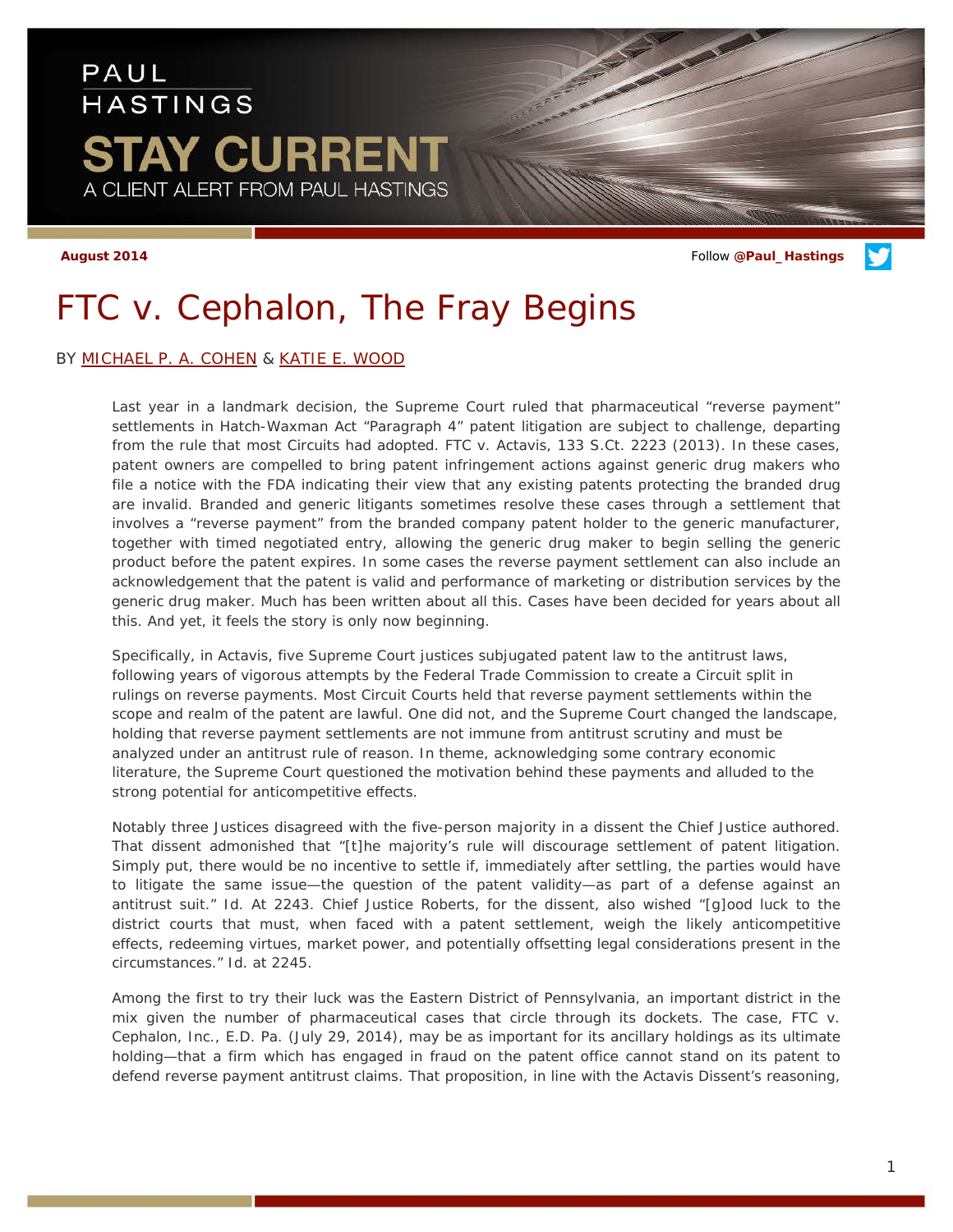is not necessarily remarkable in that it fits a long line of cases holding that patents procured by fraud are no defense to antitrust misconduct.

To get there, however, the district court rejected FTC arguments that themselves show the agency's vigor to push the boundaries of *Actavis*. The FTC argued "that a patent's strength or weakness is irrelevant to antitrust analysis of a reverse payment settlement." *Id*. That argument appears inconsistent with the *Actavis* opinion where the Court held that the litigants could proffer procompetitive justifications for the settlement. The strength or weakness of the patent would appear to play a compelling role in that story. The Eastern District of Pennsylvania went out of its way to "doubt" the FTC's position. The FTC's argument itself, however, can be expected to resurface, as the agency has demonstrated a strong (and ultimately successful) propensity to repeat its positions in reverse payment cases in the face of adverse court rulings.

Also important, the district court accepted Cephalon's argument that the reasonableness of the settlement should be determined at the time it was made, not after a subsequent finding of invalidity. More specifically, Cephalon argued that litigation uncertainty is relevant to the antitrust analysis of a reverse payment, and that reasonableness under the antitrust laws should be assessed at the time of the agreement. The district court agreed that Cephalon's argument had merit. But in the case at hand, the court held that Cephalon had committed fraud to procure the patent, superseding any ability to proffer a procompetitive justification based on litigation risk regarding a patent it knew was invalid. Put in terms consistent with the simple approach of the *Actavis* dissent and the long line of prior cases outlined, actions to enforce or reach restrictive settlements regarding a patent procured by fraud are beyond the scope of the patent.

In sum, the *Cephalon* decision feels more a fit with the *Actavis* dissent than the majority opinion. The district court's decision can be viewed in line with the dissent's simple test articulated in prior case law as easily as any new antitrust rule of reason approach. Also as the dissent presaged, the antitrust questions regarding the reverse payment settlement followed an adjudication that the patent had been procured by fraud, indicating for future cases the likelihood that defending the antitrust implications of a reverse payment settlement could require the very adjudication of the patent the parties attempted to settle, discouraging settlements. The initial tally just might be Supreme Court dissent 1, majority 0, for those counting.

 $\Leftrightarrow$   $\Leftrightarrow$   $\Leftrightarrow$